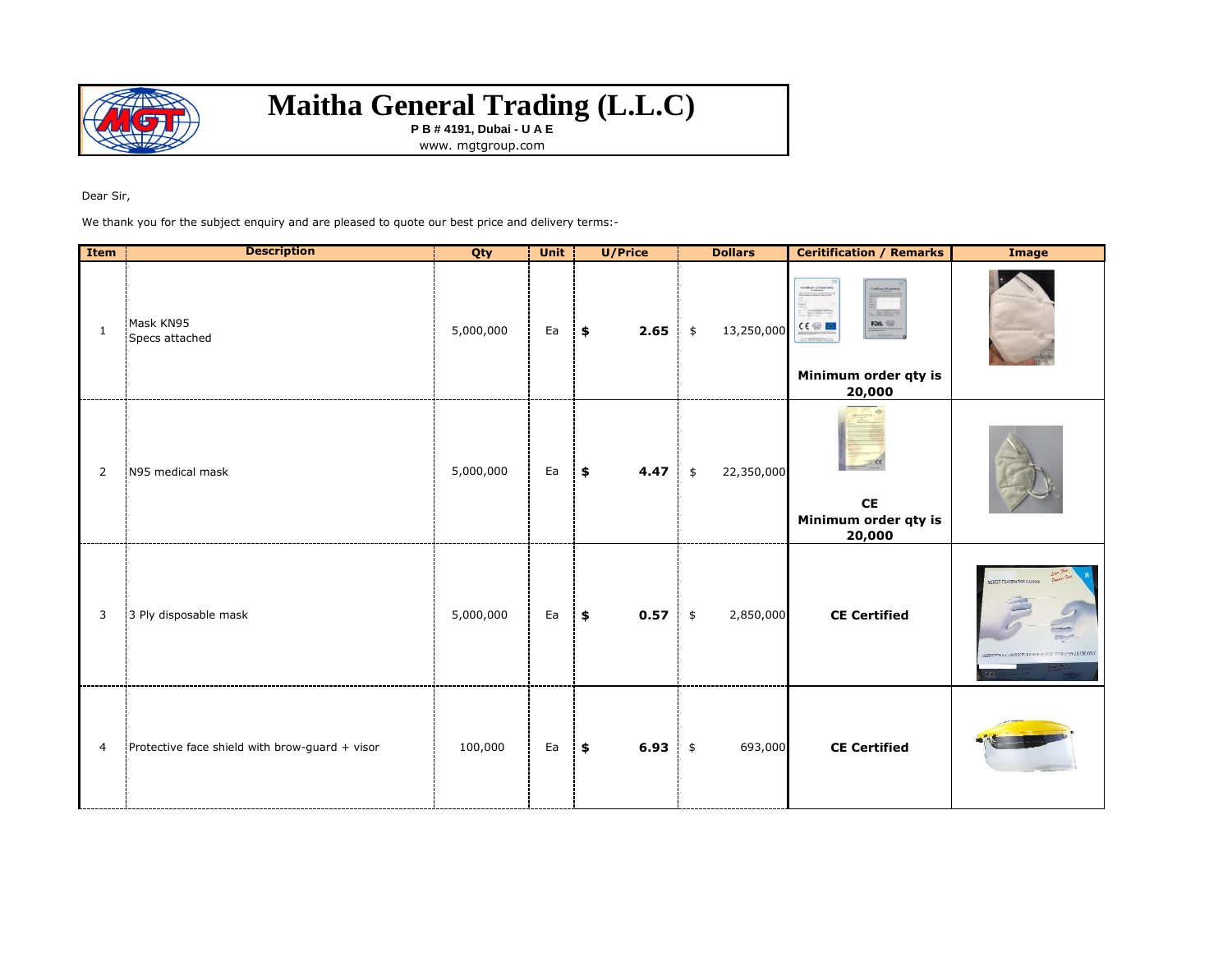| 5              | Disposable Nitrile Gloves<br>Assorted sizes                                                                                                                                                                       | 600,000 | Pair | \$            | 0.12        | \$<br>72,000     | <b>CE Certified</b> |                    |
|----------------|-------------------------------------------------------------------------------------------------------------------------------------------------------------------------------------------------------------------|---------|------|---------------|-------------|------------------|---------------------|--------------------|
| 6              | PT3 non contact thermometer<br>LED display with backlight<br>Easy to use<br>1 second measurement<br>1 measurement mode: Forehead<br>C or F mode<br>Automatic switch off                                           | 2000    | Ea   | \$            | 52.50       | \$<br>105,000    | <b>CE Certified</b> |                    |
| $\overline{7}$ | PT6 Dual mode Ear and Forehead thermometer<br>1 Multi-Functional thermometer<br>(forehead and ears)<br>Easy to use<br>1 second measurement<br>1 measurement mode: Forehead<br>C or F mode<br>Automatic switch off | 2000    | Ea   | \$            | 52.50       | \$<br>105,000    | <b>CE Certified</b> | <b>iHealth PT3</b> |
| 8              | <b>COVID TEST KIT</b><br>Model COVID-19 Ag                                                                                                                                                                        | 1000    | Ea   | $\frac{1}{2}$ | 227.85      | \$<br>227,850    | <b>CE Certified</b> | <b>Cia-sk</b>      |
| $\overline{9}$ | <b>COVID TEST KIT</b><br>Model COVID-19 1 Gm iGg Duo                                                                                                                                                              | 1000    | Ea   | \$            | 235.20      | \$<br>235,200    | <b>CE Certified</b> |                    |
| 10             | <b>COVID TEST KIT</b><br>Model COVID-19 Ag FIA                                                                                                                                                                    | 1000    | Ea   | \$            | 249.90      | \$<br>249,900    | <b>CE Certified</b> |                    |
| 11             | ICU ventilator ICU-V-TGT with 15" TFT Touch screen<br>builtin oxygen consentration sensor                                                                                                                         | 3000    | Ea   |               | \$14,673.00 | \$<br>44,019,000 | <b>CE Certified</b> |                    |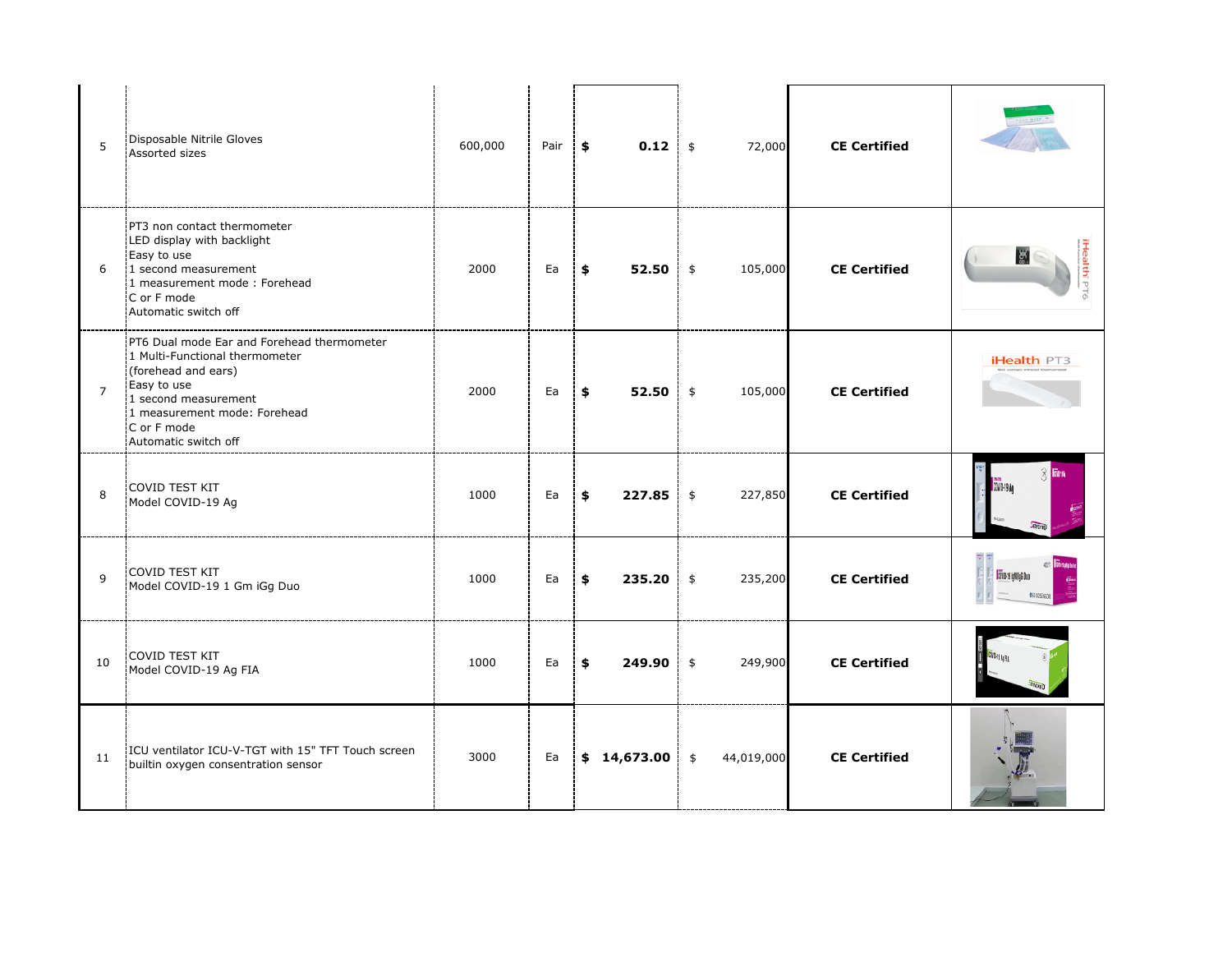| 12 | ICU ventilator ICU-V2-TGT with 10.4 TFT Touch screen<br>builtin oxygen consentration sensor | 2000      | Ea | \$<br>8,379.00 | \$<br>16,758,000 | <b>CE Certified</b><br>Theorem |  |
|----|---------------------------------------------------------------------------------------------|-----------|----|----------------|------------------|--------------------------------|--|
| 13 | Protection Goggles                                                                          | 1,000,000 | Ea | \$<br>1.73     | \$<br>1,730,000  | <b>CE Certified</b>            |  |
|    | <b>Total value Ex-Works</b>                                                                 |           |    | <b>Dollars</b> |                  |                                |  |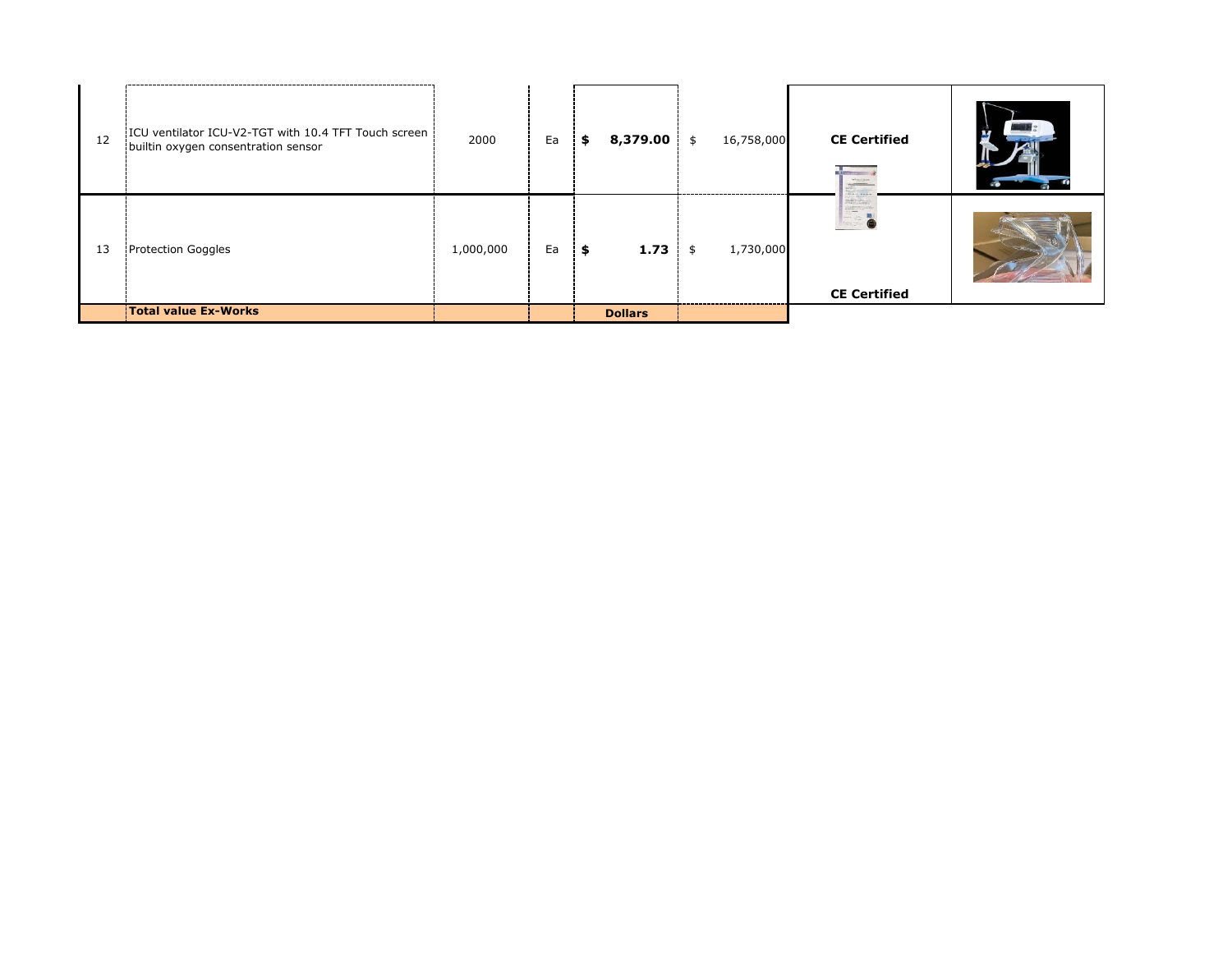